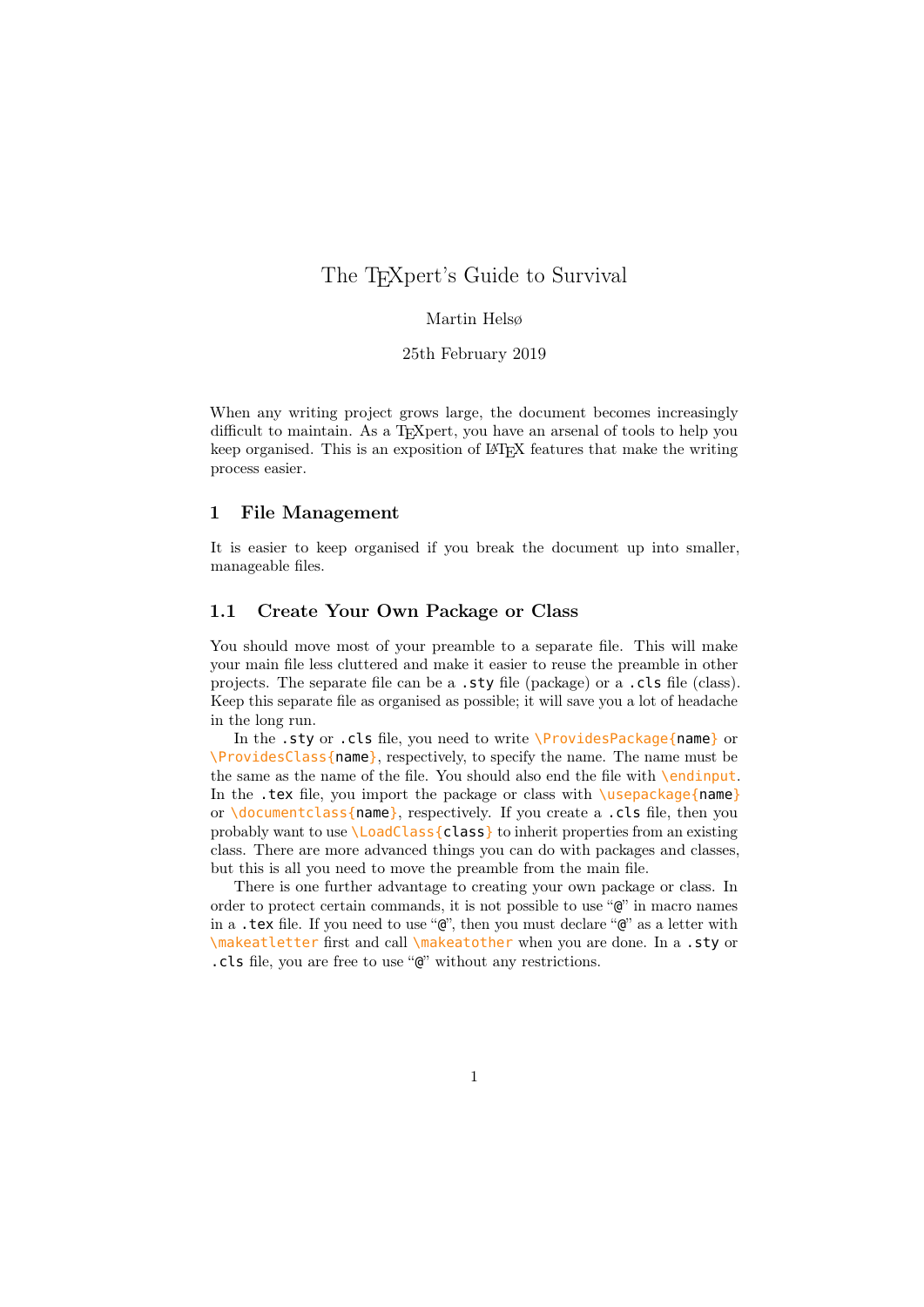### 1.2 Include and Input

The \include command is used to include text that logically starts on a new page, such as a chapter. Say you have a file "filename.tex" with no preamble and no \begin{document}. Then \include{filename} is equivalent to copying the contents of "filename.tex" directly into the main file where \include is written, after a \clearpage. Note that \include{filename.tex} does not work; you cannot use the file extension.

The **\include** command should be used in conjunction with **\includeonly**. In the preamble, you enter a list of files in  $\int$ includeonly. As the name suggests, only these files will be included when you compile. If you have compiled all the files previously, then \includeonly will ensure that you can still use cross references to files that are not currently included. It will also keep track of the page numbers, and section and environment counters. The moral is that you should never comment out \include, but rather files from the list in \includeonly.

The **\input** command is similar to **\include**, but works on a lower level. It does not automatically start a new page. Unlike \include, it can be nested; you can use \input or \include on a file which contains another \input command. You would normally use  $\infty$  for smaller sections in a large chapter, or for instance to import a long table or TikZ code.

### 1.3 Standalone

In the process of creating an illustration, for instance with TikZ, you typically need to compile the drawing several times. To save time, you do not want to recompile the rest of the document each time. It is also easier to reuse the figure if it is contained in a separate file. In situations like this, it is helpful to use standalone, which is both a class and package.

The document class standalone is used for a single figure. It automatically crops the page to the content. If you have the standalone package in your main file, then you can include standalone files with  $\infty$  or  $\infty$ . The preamble in the standalone file will then be ignored, so the preamble in the main file must contain the necessary packages to draw the figure. Also, the packages used in the standalone file must be imported after the standalone package in the main file. Therefore, standalone should be the first package you import.

If you do not wish to recompile the figure every time you compile the main document, then you can include the compiled PDF with \includegraphics instead of the .tex file with \input.

### 1.4 Graphicspath

The graphicx bundle provides the command  $\qquad$ graphicspath. The syntax is as follows: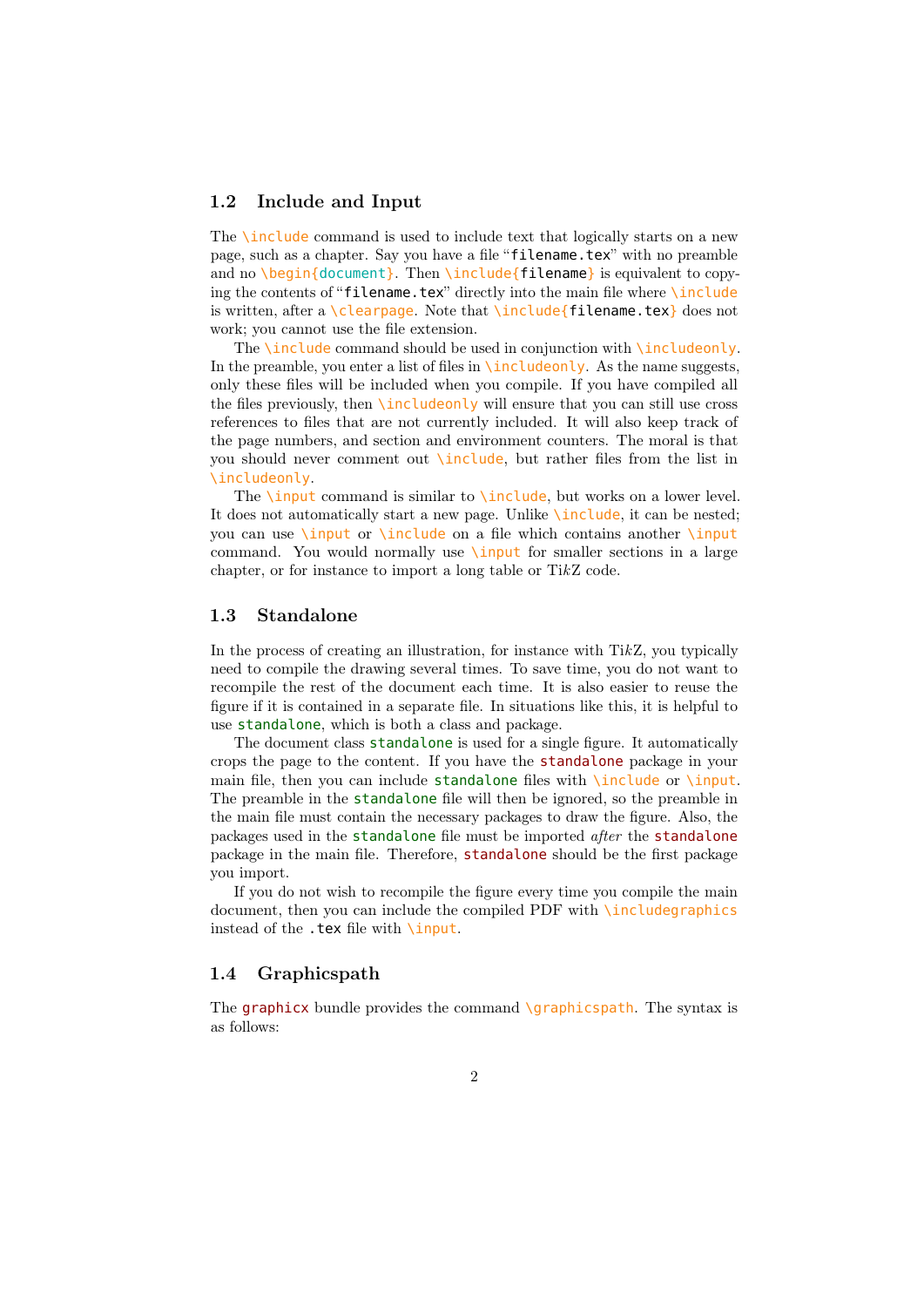### \**graphicspath**{{subdir1/}{subdir2/}{subdir3/}...{subdirn/}}

You enter a list of subdirectories where LAT<sub>EX</sub> should look for images to be included in the document. Instead of typing

\**includegraphics**{subdir1/figure}

You need only type

#### \**includegraphics**{figure}

There is one drawback: The search through the list of folders can be slow if there are many directories. This is a non-issue if you only keep one folder for images.

### 2 Draft and Final Options

Reflecting the various stages of writing, LAT<sub>EX</sub> is equipped with the document class options draft and final. When draft is enabled, overfull hboxes are marked with a black box in the right margin.

On that note, every document should import the package microtype. It makes subtle changes to the spaces between words. You will not notice the changes without looking closely, but this greatly reduces the occurrences of overfull hboxes.

In themselves, the options draft and final do nothing more, but they are passed on to the imported packages. Here are some packages affected by this:

**changes** turns off mark-up of changes in final mode,

**graphicx** replaces images with a frame indicating where the pictures should be in draft mode,

**hyperref** disables linking features in draft mode,

**listings** does not include external files in draft mode,

**microtype** is disabled in draft mode,

**showkeys** is disabled in final mode,

**todonotes** is disabled in final mode if the package option obeyFinal is used.

You may manually overrule the global class options for each package. If you are using draft to detect overfull hboxes, then you want

### \**usepackage**[final]{**microtype**}

to prevent changes in line-breaks. Moreover, if you are using draft to find overfull hboxes in a code listing, then you need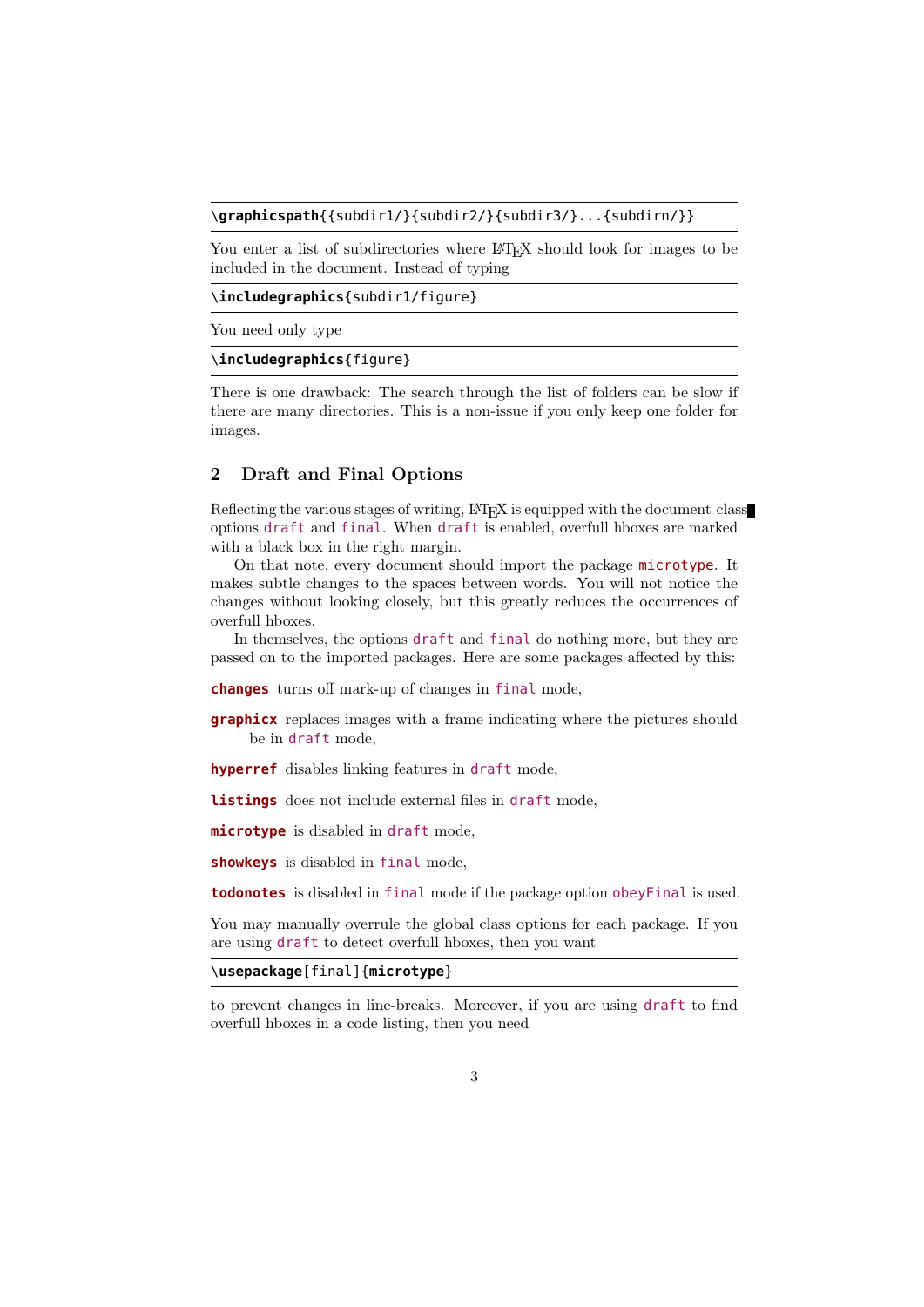### 3 Todonotes

<span id="page-3-1"></span><span id="page-3-0"></span>The package **todonotes** allows you to write marginal notes with the  $\text{todof}$ command. The notes are placed directly in the text if you instead use  $\sqrt{\frac{\text{Make this}}{\text{Make this}}}$ \todo[inline]{}: clearer. An inline note.

<span id="page-3-2"></span>You can remove the line pointing to the text with  $\cdot$  todo[noline]{}. The Rewrite! package enables you to indicate images-to-be with \missingfigure{}:



You can also get a list of all that needs doing with *listoftodos*:

# Todo list

| Make this clearer. $\ldots \ldots \ldots \ldots \ldots \ldots \ldots \ldots \ldots \ldots$ |  |  |  |  |
|--------------------------------------------------------------------------------------------|--|--|--|--|
|                                                                                            |  |  |  |  |
|                                                                                            |  |  |  |  |
|                                                                                            |  |  |  |  |

# 4 Cross References

You are probably not always writing in a linear fashion, so section, theorem and equation numbers will change in the process. To keep of track of these numbers in references, you should use automatic cross reference tools.

The holy trinity of cross reference packages are varioref, hyperref and cleveref. They should be imported in precisely that order and they should be the last packages you import. The hyperref package creates clickable links, cleveref defines the command  $\cref{\}$ , which can tell what type of item it is referring to, and **varioref** defines  $\vert \text{vref} \vert$ , which can tell where the item is. If the packages are imported in the correct order, then varioref learns from cleveref.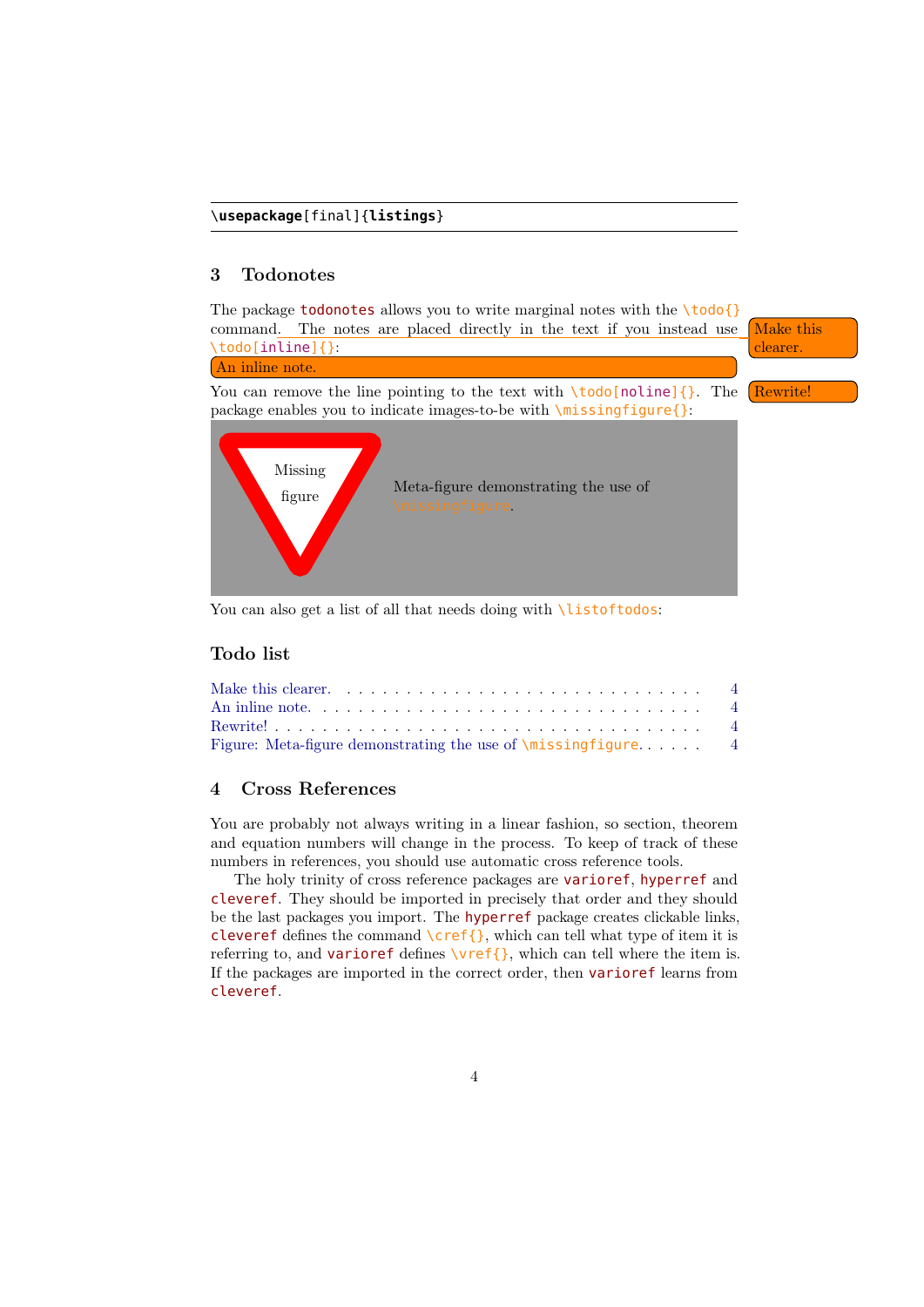In order to reference something, you must give it a key with  $\lambda$ label{key}. To create a cross reference, write  $\{\text{key}\}$ , where  $\{\text{cmd is your favorite cross}$ reference command:

**\ref** is the most basic reference command and only prints the number,

**\eqref** is for equations only and adds parentheses around the number,

**\pageref** prints the page number,

**\cref** prints the type of object as well as number,

**\vref** prints the type of object, its location and number.

Both  $\c{ref}$  and  $\verb|\vref|$  and parentheses if they are referring to an equation.

You also have the command  $\hbar y$   $\text{perref}$  [key] {description}, which is a bit different. You choose a description, which becomes clickable and points to the item belonging to the key.

The LATEX way of dealing with tables and figures is letting them float. You will save yourself a lot of hassle by allowing this. Note that if you use  $\sqrt{v}$ ref, then it will always be easy for the reader to find the floating object.

### 4.1 Label Keys

It can be difficult to come up with good keys for labels. Remember that keys are case-sensitive, but can be as long as you want and they may contain spaces. Therefore,

|--|

is a perfectly acceptable key. However, it is a good idea to use a prefix to indicate what kind of item the label belongs to, such as "thm" for theorems and "ex" for examples. If you have a section, theorem, example and equation that are all related to the same subject, then you may recycle the key for all of them and only change the prefix.

Since spaces are allowed in the keys, you cannot use a space to separate the keys when cross referencing multiple items at the same time. Hence \cref{key1,key2} is correct, but \cref{key1, key2} is not.

When it comes to tables and figures, note that it is the caption that is numbered, not the table or the figure. Therefore, **\label{key}** must be called after \caption{}.

### 5 Showkeys

sec:showkeys

The package showkeys displays labels and cite keys in the margin. This saves you from searching through the .tex files for the right key. The package will also print the key used by the various cross reference commands and  $\setminus$ cite.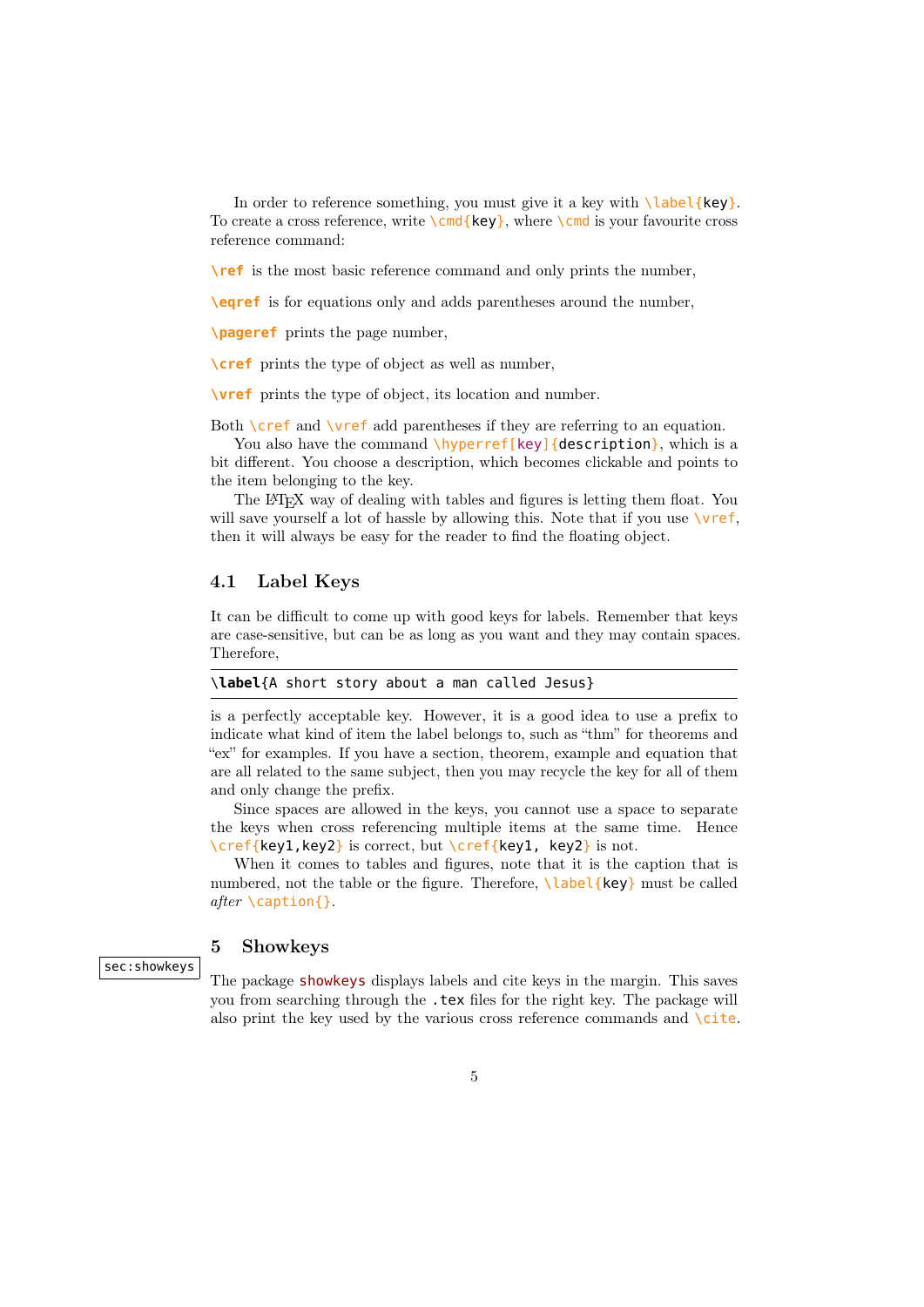This can be turned off with the package options notref and notcite. All the functionality of showkeys is disabled when the class option final is used.

### 6 Comment

The package comment provides the environment comment, which is used to comment out multiple lines of code at once. Moreover, adding either the line \includecomment{comment} or \excludecomment{comment} to the preamble will turn the comments on or off. In fact, you can use those commands to define any comment-like environment. For instance, \includecomment{notes} defines the environment notes, which is printed as normal. Changing the line to \excludecomment{notes} removes the notes from the PDF. The appearance of notes can be further customised using the \specialcomments macro.

### 7 Changes

The changes package allows you to mark added and deleted text, which is handy if you are working on a document with other people. The mark-up is disabled when the class option final is in use.

Since changes requires you to manually mark the changes, it may be preferable to use an external version control program.

# 8 User-defined Commands

Creating your own macros can save you time typing, help you avoid misprints and make the code easier to read. Moreover, if you have not decided on the spelling of a word, you may postpone the decision by making a command with one spelling. If you change your mind, then you simply edit the macro definition.

There are several ways of specifying user-defined commands:

- **\newcommand** only works when the macro you are trying to create is previously undefined.
- **\renewcommand** is used to overwrite an existing command. You will get a compilation error if you attempt to overwrite an undefined macro.
- **\def** defines the macro whether or not it already exists. This is potentially dangerous, and there is normally no reason to use it. However,  $\det$  is useful in package writing, where you do not have the luxury of checking if the command is defined.
- **\newenvironment** is similar to \newcommand, but it defines an environment, which is initialised by  $\begin{equation} \begin{bmatrix} \text{empty } \end{bmatrix}$ ...  $\end{equation}$  ...  $\end{equation}$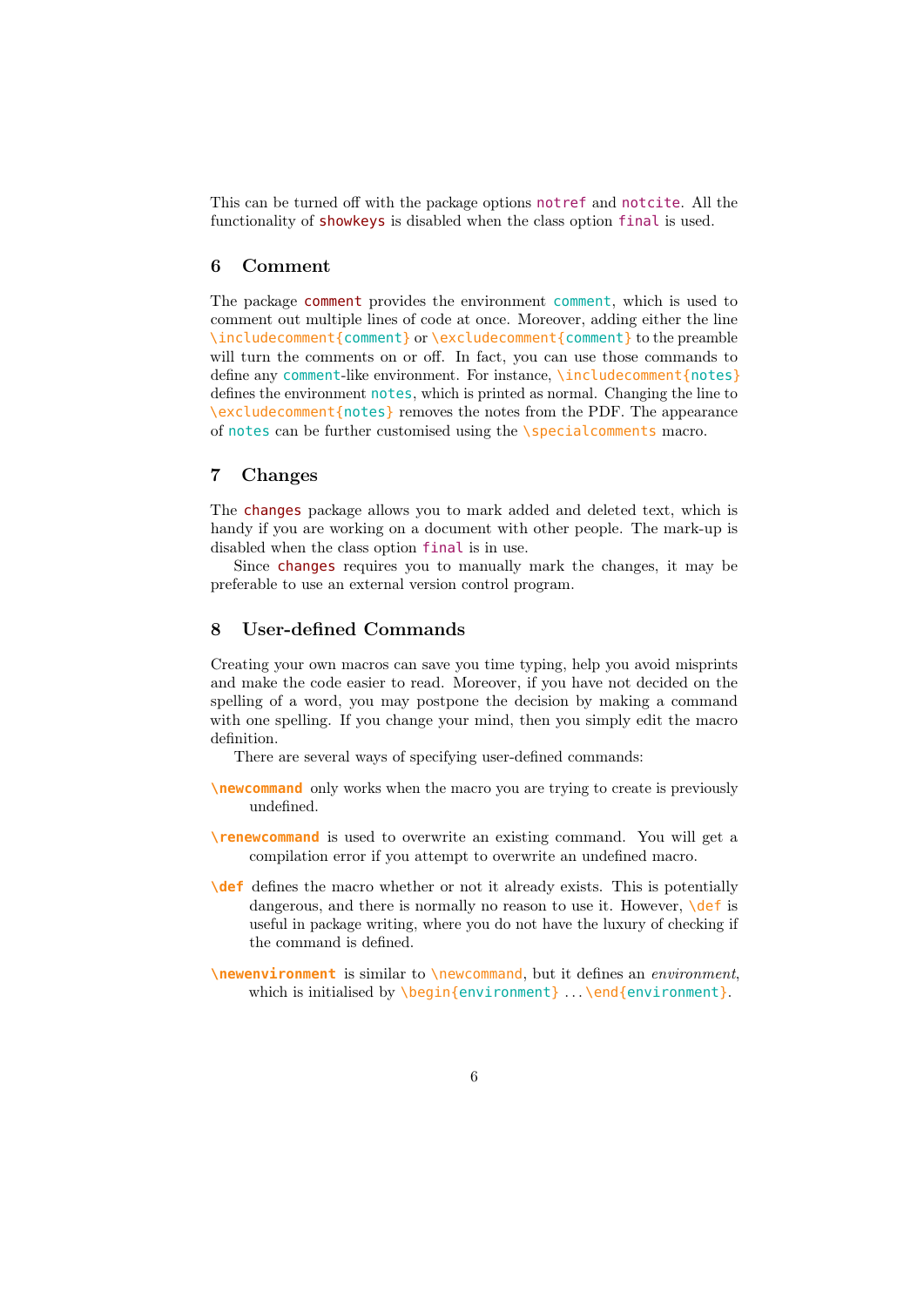You should always check what a macro does before you overwrite it with \renewcommand. In some cases it is enough to simply call the macro to figure out what it does. However, you can also use \meaning for the precise definition. For instance, consider the \coloneqq command from the mathtools package. Typing

### \**meaning**\**coloneqq**

produces the following output:

macro:->\vcentcolon \mathrel  ${\m{where 1.2mu}$ =

We see that  $\text{Coloneqq}$  consists of a vertically centred colon and an equal sign that are moved slightly closer together. For correct spacing, the combination of these two symbols is then classified as a relation symbol.

The syntax for **\newcommand** is as follows:

### \newcommand{\<macro name>}[<number of arguments>]{<definition>}

If the macro takes arguments, then the *n*-th argument is accessed by  $\#n$ . Here is an example that takes one argument and prints it in bold red.

## \**newcommand**{\red}[1]{\**textbf**{\textcolor{red}{#1}}}

If the macro is shorthand for some mathematical symbol, then you may consider adding \ensuremath to the definition. That way you may use the macro in normal text as well. Here is an example:

```
\newcommand{\R}{\ensuremath{\mathbb{R}}}
```
Now  $\setminus$ R produces  $\mathbb{R}$ .

By default, a macro with no arguments will remove any space following it. This is for good reason; you may want to append to the output. Assume that you have defined the following:

```
\newcommand{\angstrom}{{\aa}ngstr\"om}
```
Suppose that you need to use the plural form "ångströms" at some point in the writing. You cannot type " $\angl{angstroms}$ ", since you have not defined a command \angstroms. However, "\angstrom s" produces the correct result. To use the \angstrom command for the singular form, you can write \angstrom{} or \angstrom\ to stop the removal of space.

The package  $xspace$  provides the  $xspace$  command, which is a clever space. It is used for macros that you will never append to. If  $\x$ space is followed by a letter, then it will insert a space, but it will not do anything if it is followed by a punctuation mark.

What about removing space in front of the macro? The following defines a command that removes space in order to insert a comma after the last word preceding "i.e.":

### \**newcommand**{\ie}{\**leavevmode**\**unskip**, i.e.,\**xspace**}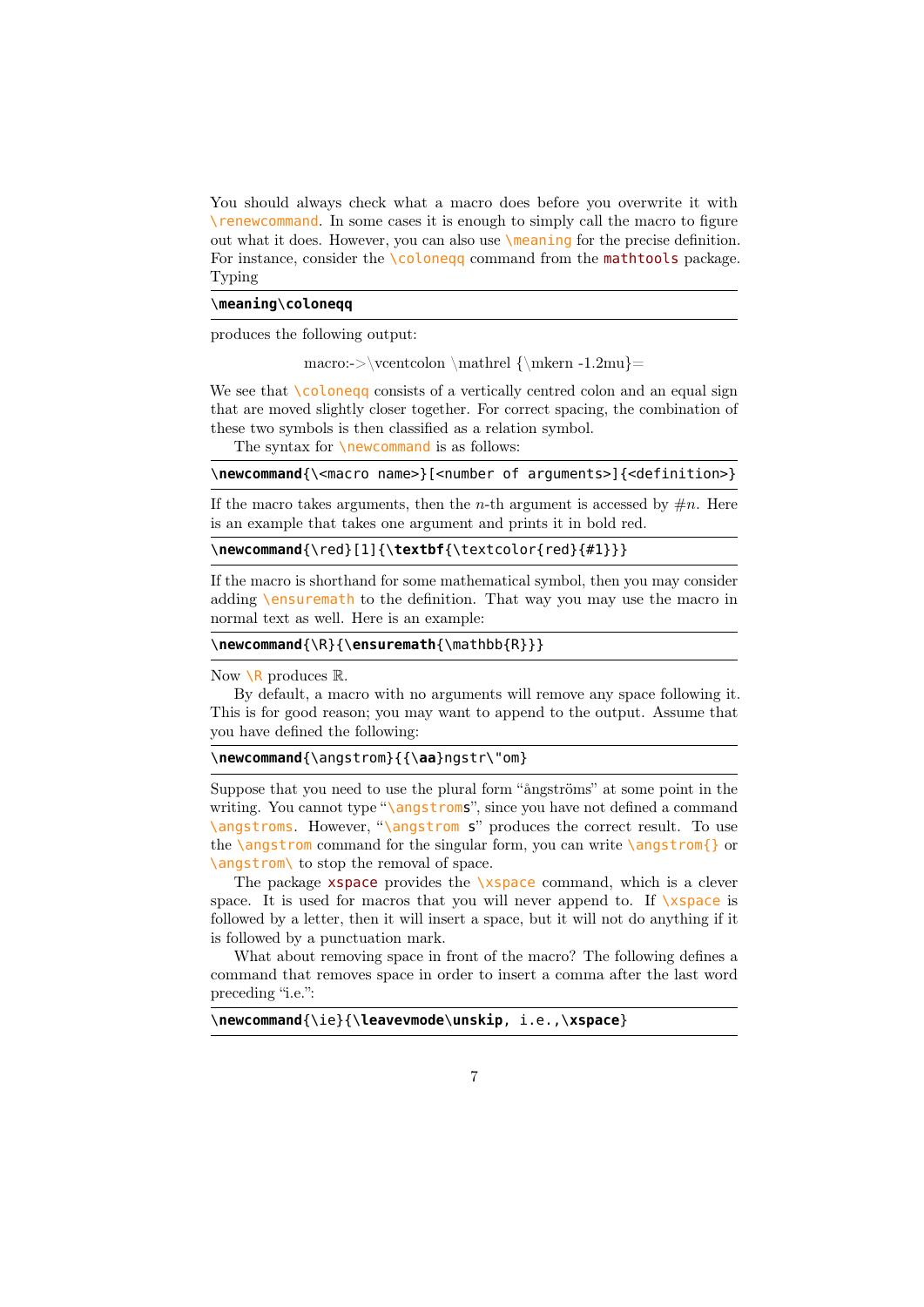# 8.1 Special Syntax

While you can use **\newcommand** for any macro, there are tools designed to make it easier to define certain types of commands. Here are some of them:

**\DeclareMathOperator** ensures that mathematical operators are written in an upright font. Unlike a text font, the operator is upright when placed in an italics environment, such as a theorem. It also adds a small space after the operator; this makes the difference between  $\sin x$  and  $\sin x$ . The starred version  $\Delta$ DeclareMathOperator\* ensures that subscripts are placed under the operator in display style mode instead of to the right of the operator. See the difference:

> $\lim_{n\to\infty}x_n$ vs.  $\lim_{n\to\infty}x_n$

To use \DeclareMathOperator, you need the package amsopn, which is automatically loaded by the package mathtools.

**\DeclarePairedDelimiter** from mathtools defines flexible commands for delimiters. Say you have defined

```
\DeclarePairedDelimiter{\abs}{\lvert}{\rvert}
```
Then  $\{\alpha\}$  is equivalent to

\**lvert** x \**rvert**

While  $\{a\}$  corresponds to

\**left**\**lvert** x \**right**\**rvert**

You can also add specific size commands, such as  $\abs[\big{big]{x}$ . This is equal to

\**big**\**lvert** x \**big**\**rvert**

**\declaretheorem** is a special version of \newenvironment. It is introduced by thmtools, which extends amsthm. Both packages must be imported. The command provides an easy syntax for theorem-like environments. In addition to taking care of the formatting, *declaretheorem* keeps track of numbering and makes it possible to make cross-references to the theorems. It is accompanied by the command *listoftheorems*, which makes a list of theorems akin to the table of contents.

### 9 Memoir

While not an organising tool, the document class memoir deserves mention for taking care of so much that it will undoubtedly make your life easier. Its purpose is book design and it is therefore very flexible.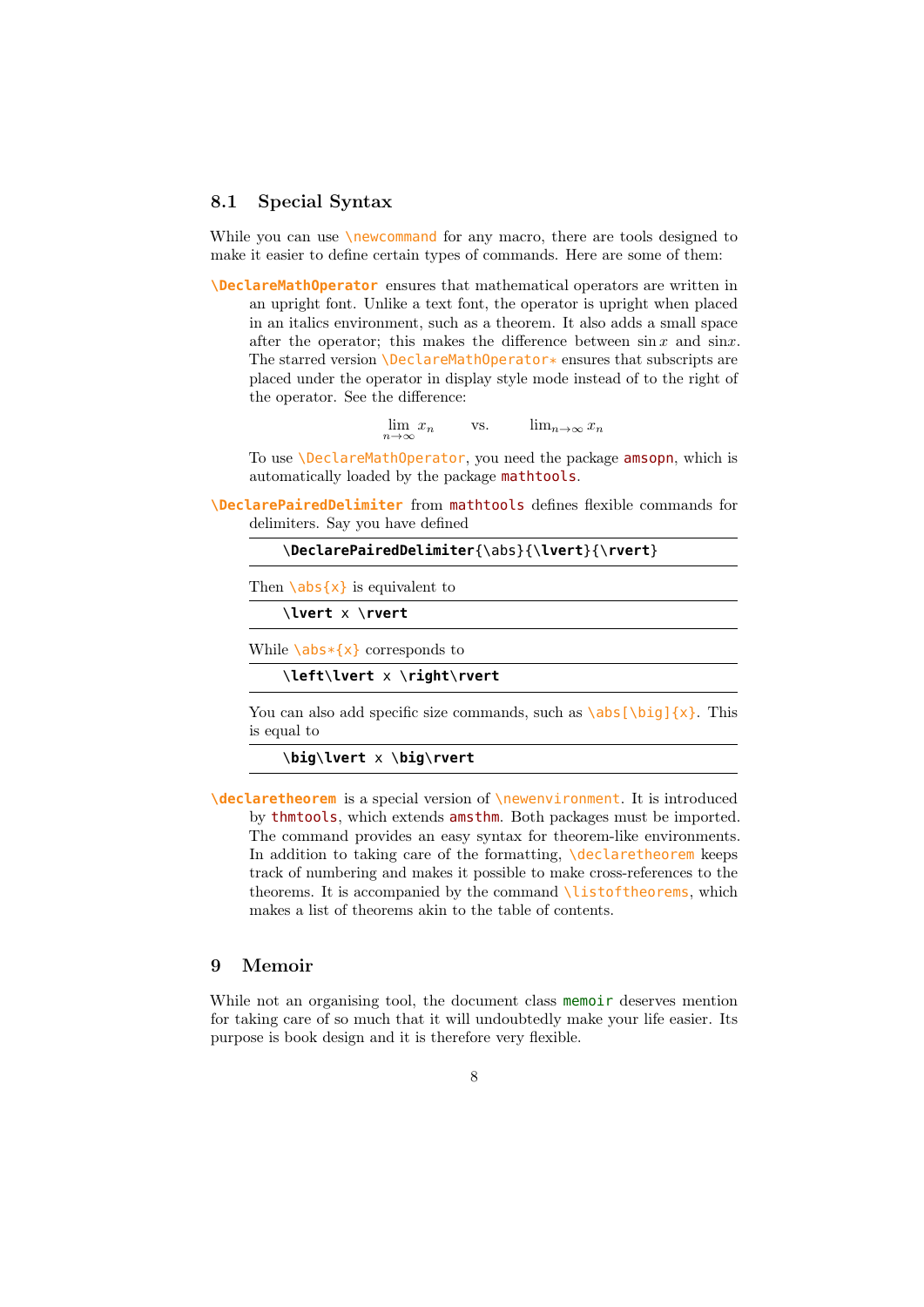The idea behind memoir is to provide a unified solution to layout, rather than having to use a different package for each task. The class imports  $-$  or has code equivalent to  $-$  the following packages:

| abstract<br>appendix |           | array     | booktabs  |
|----------------------|-----------|-----------|-----------|
| ccaption             | chngcntr  | chngpage  | dcolumn   |
| delarray             | enumerate | epigraph  | fontenc   |
| framed               | ifmtarg   | ifpdf     | index     |
| lmodern              | makeidx   | moreverb  | needspace |
| newfile              | nextpage  | parskip   | patchcmd  |
| setspace             | shortvrb  | showidx   | tabularx  |
| titleref             | titling   | tocbibind | tocloft   |
| verbatim             | verse     |           |           |

The packages lmodern and fontenc are only imported if the class option extrafontsizes is in use.

By default, memoir will look like the document class book, but with minor changes, such as blank pages being actually blank. It can easily emulate the other common document classes. For example, this guide is typeset using:

### \**documentclass**[article, oneside]{memoir}

However, the argument for using memoir is not that it can look like existing classes, but that it is highly customisable. It comes with an array of different pre-defined styles that you may choose from. Click [here](http://ctan.uib.no/info/latex-samples/MemoirChapStyles/MemoirChapStyles.pdf) to see the built-in chapter styles. The class is also equipped with many easy-to-use tools for defining your own layout and design. The class provides too much to cover here, but we demonstrate some of the possibilities.

A common mistake is thinking that the width of margins matters in itself. For legibility, the average number of characters per line is what matters. The margins in LATEX are optimal for the default fontsize. However, many people make the margins smaller without increasing the fontsize to compensate. This issue is taken care of by memoir. If you change the fontsize, then memoir will calculate new, optimal margins for you.

Say that you are writing a doctoral dissertation that is to be printed on A4 stock paper and cut to  $240 \text{ mm} \times 170 \text{ mm}$  pages. It is of course possible to create an ordinary A4 document and let the press shrink the contents before printing. However, it is cumbersome to imagine how legible the text and figures will be when shrunk. More worryingly, the press decides where to cut, possibly not giving the margins the proportions you wanted.

You have complete control over the layout with memoir. Assuming that the class option showtrims is enabled, then the following code will display trim marks for  $240 \,\mathrm{mm} \times 170 \,\mathrm{mm}$  pages:

\**stockaiv**

```
\settrimmedsize{240mm}{170mm}{*}
\settrims{28.5mm}{20mm}
```